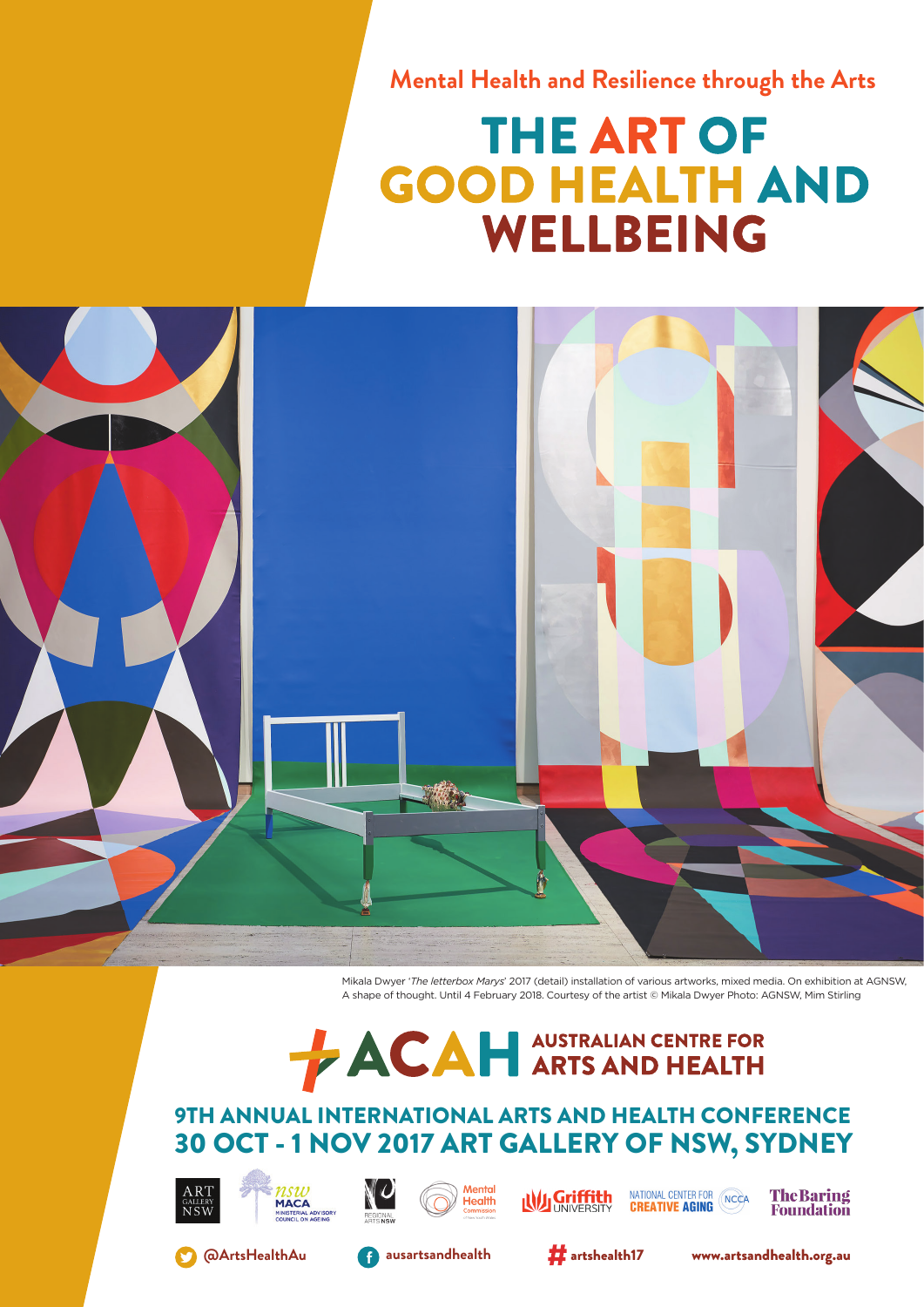## **DAY 1 - Monday 30 October 2017**

#### 8am – 4pm:

Yiribana Foyer, Lower Level 3, Domain Theatre, AGNSW

#### 9am – 11.00am:

Domain Theatre Lower Level 3

The Domain Theatre will open at 8.30am. Please be seated by 8.50am as we will commence the session promptly at 9am.

## 11am – 11.15am:

#### 11.15am – 1pm:

Domain Theatre Lower Level 3

## CONFERENCE REGISTRATIONS DESK

Delegates collect name tags and conference satchels. Please note: AGNSW officially opens to the public at 10am. Security will guide delegates to the Yiribana Foyer, Lower Level 3 from 8am.

## WELCOME AND ACKNOWLEDGEMENT TO COUNTRY

**Margret Meagher**, Executive Director, Australian Centre for Arts and Health **Heather Whitely Robertson**, Head of Learning and Participation, Art Gallery of NSW

## PLENARY SESSION 1

## MENTAL HEALTH AND RESILIENCE: OVERCOMING TRAUMA THROUGH THE ARTS

**Holding Space: Veterans and Civilians Engage in Theatre Chair: Michael Balfour**, Professor of Applied Theatre, Griffith University, QLD **Introduction, Performance of 'Unload'; Q&A and Panel Discussion George Belliveau (performer)** Professor of Theatre/Drama Education, University of British Columbia, Canada **Marv Westwood (facilitator)**, Professor Emeritus of Counselling Psychology, University of British Columbia, Canada **Phillip Lopestri (performer)**, Military Veteran and Officer Cadet, The Seaforth Highlanders of Canada; Post-Grad Student, Masters of Education in Counselling Psychology, University of British Columbia, Canada **Foster Eastman**, Multi-media artist and musician, Vancouver, Canada **Linda Hassall (panel)** Program Director, Contemporary and Applied Theatre, Griffith University, QLD

## MORNING BREAK

## CONCURRENT SESSIONS

## ARTS IN HOSPITALS, HEALTHCARE & HEALTH PROMOTION

**Creating a Culture of Opportunity for Arts in Health**

**Fionnagh Dougan**, CEO Children's Health Queensland; **Lynne Seear**, Manager, Arts in Health, Children's Health, QLD

### **The Dunedin Hospital Art Collection: Humanising Clinical and Institutional Spaces**

**Christine Mulligan**, Healthcare Otago Charitable Trust, Dunedin and Wakari Hospitals, New Zealand

#### **Recovery, Hope for the Future (Motivational), Courage/Resilience, Reflection, Patience, Partnership**

**Jenny McFarlane**, Art Historian, Writer and Curator, Arts in Health, ACT Health

#### **Integrating an Arts-based Program in the Health Services: Experiences with a Five-year Implementation Program**

**Dr Audun Myskja**, Specialist in Family Medicine, Author, Musician, Researcher; Lecturer, Supervisor of The National Competence Centre for Arts and Health and Care Sciences, Norway; Advisor to The Norwegian National Resource Centre for Arts and Health, Norway

**Using Art and Creativity to Counter the Challenges of Hospitalised Adolescents and Build Resilience: the Starlight 'Livewire' Program**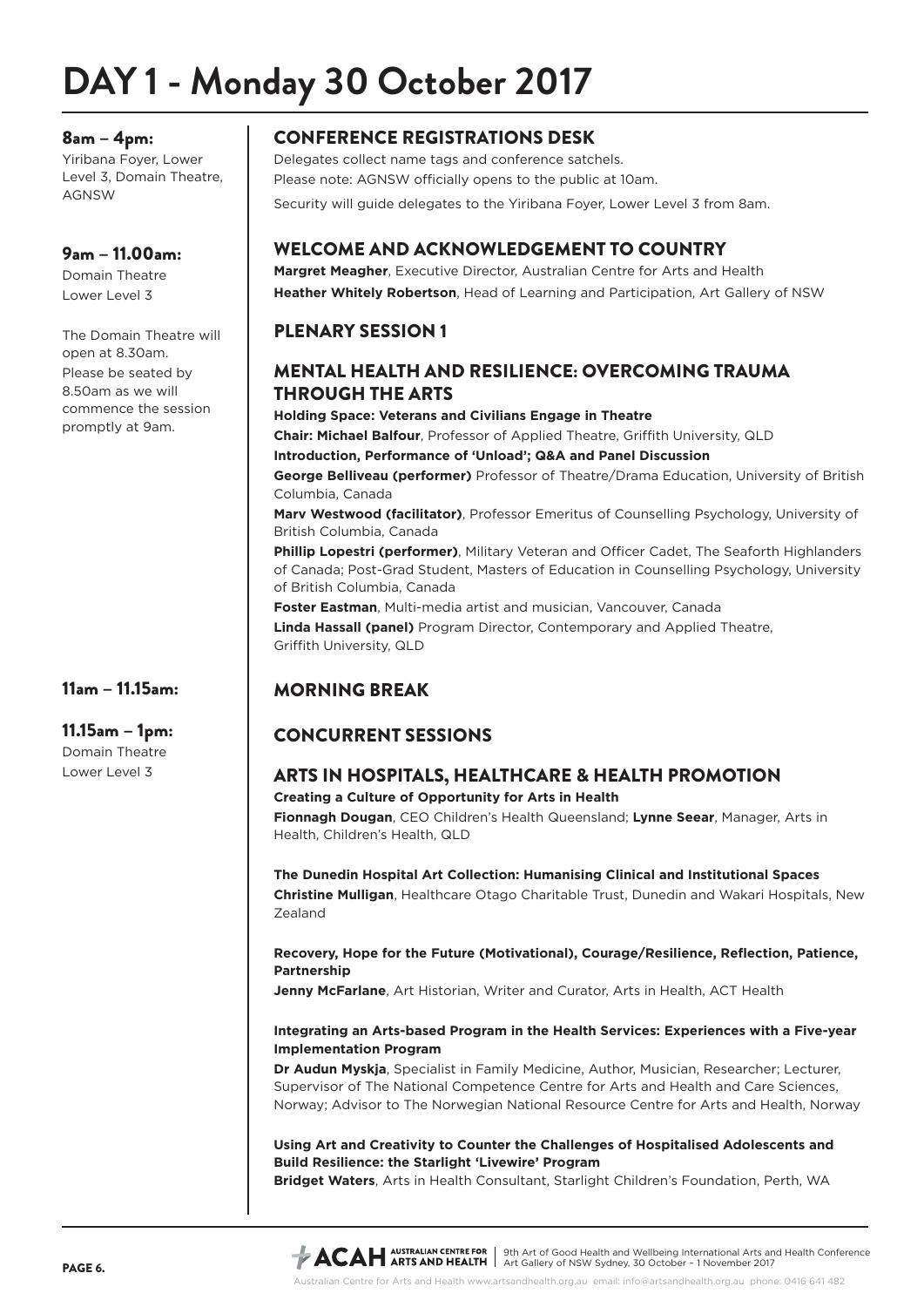11.30am – 1pm:

Centenary Auditorium Lower Level 1

## CONCURRENT SESSIONS

## CREATIVE AGEING RESEARCH

#### **Retaining Identity: Creativity and Caregiving**

**Anne Mondro**, Artist and Associate Professor, University of Michigan School of Art & Design Minneapolis, USA.

#### **Evaluating the Impact of LAUGH (Ludic Artefacts using Gesture and Haptics) + Arts Engagement for Liveable Communities, Art Gallery of NSW**

**Gail Kenning**, Honorary Reader, Cardiff Metropolitan University, Researcher University of Technology Sydney, Art Gallery of New South Wales, Sydney, Coventry City University, UK **Danielle Gullotta**, Access Programs Producer, Art Gallery of New South Wales, Sydney

**Never Too Late to Learn a New Skill: Weaving Resilience in an Aged Care Home Ilona Pappnes Demecs**, Textile Artist, Nurse and Midwife, PhD candidate, QUT Brisbane, QLD

**Mosaic Wings: Exploring the Use of Mosaic Art in Aged Care Christine de Brenni**, Art Therapist, Brunswick Heads, NSW

Gallery Space

Gallery Space

1pm – 1.50pm: Function Space Ground Floor Level

## 2pm – 4.30pm:

2pm – 3pm: Domain Theatre Lower Level 3

## CREATIVE WRITING WORKSHOP

**Imagining the Writing Cure: Exploring Fiction Therapy Zacharey Jane**, Author and Teacher Southern Cross School of Distance Education, Wollongbar, NSW

### MEDICAL HUMANITIES EDUCATION WORKSHOP

**Feeling Whole: Possibilities For Medicine And The Visual Arts Frances Wild,** Education Producer, Artmed Program and **Ingrid Anderson**, Educator, Artmed Program, National Gallery of Australia, Canberra, ACT

### LUNCH

**Book Signing: Jill Rivers**, Author of the newly released book *The Arts Apothecary - a vital prescription for health, happiness & wellbeing*. Jill's book will also be available through the Art Gallery of NSW Bookshop

## CONCURRENT SESSIONS

## MENTAL HEALTH AND CREATIVE ENGAGEMENT

**The Art of Listening for Mental Health and Contemporary Performance Practice Annette Tesoriero**, Mezzo Soprano and Performance Artist, Contemporary Performance Practice and The Mental Health First Aid Program, Shoalhaven Health and Arts, NSW

**Art from the Heart: an Innovative Art Project in a Drug Consumption Room (DCR) Sarah Hiley**, Uniting Medically Supervised Injecting Centre, Kings Cross, Sydney NSW

**Are Dancing, or Playing Instruments, Singing and/or Creating Theatre Good for Health? Bente Irene Løkken**, PhD fellow, Faculty of Medicine and Health Science, Norwegian University of Science and Technology; Lecturer, Public Health, Nord University, Norway

**The Impact of a Creative Arts Festival on Mental Health and Stigma Reduction in Young People Adam Lo**, Occupational Therapist and Mental Health Clinican, Child and Youth Metro South Addiction and Mental Health Service, QLD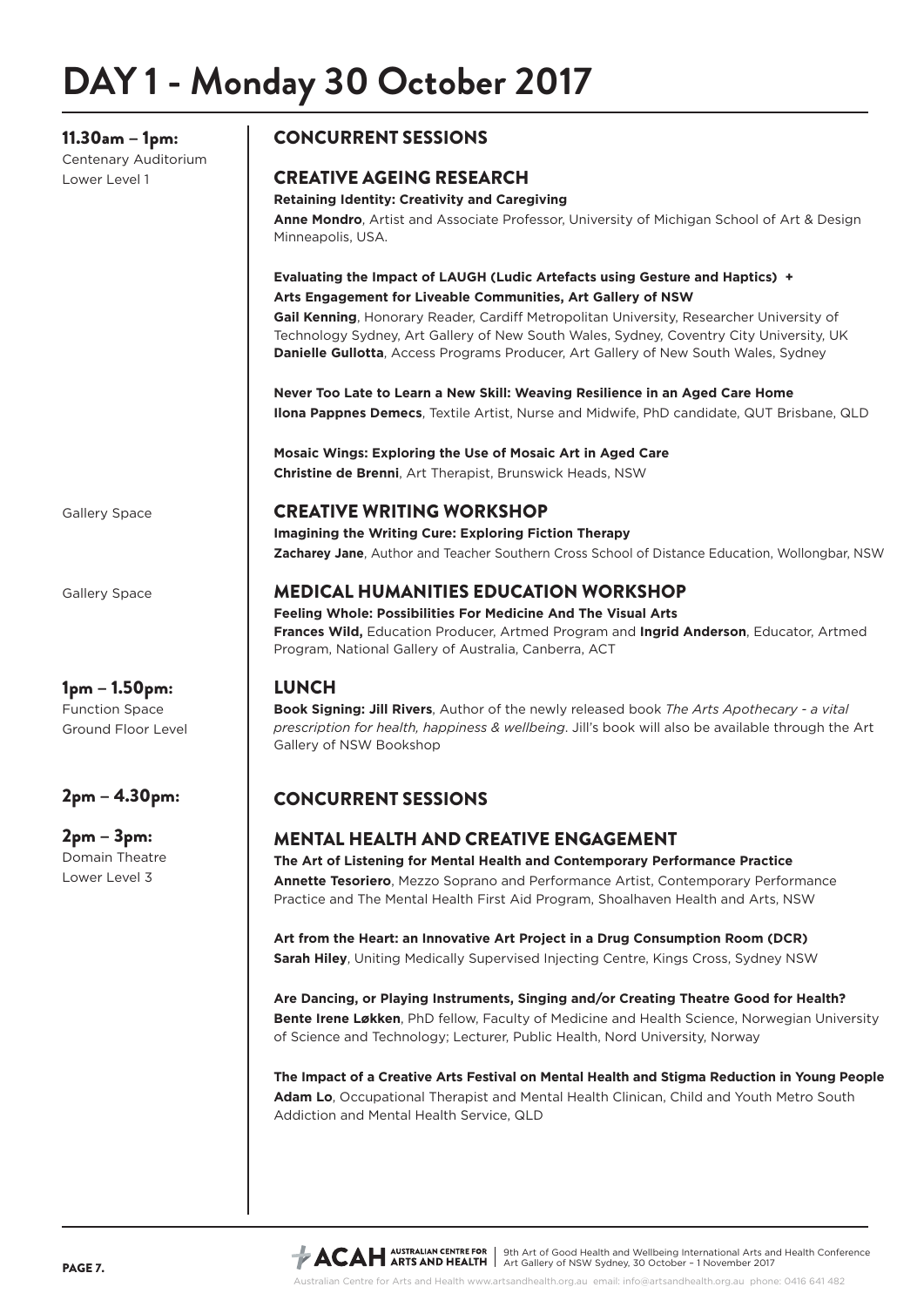## **DAY 1 - Monday 30 October 2017**

## 2pm – 3pm:

Centenary Auditorium Lower Level 1

Gallery Space

## 3.10pm – 4.45pm:

Centenary Auditorium

Lower Level 1

Domain Theatre Lower Level 3

## CONCURRENT SESSIONS (CONTINUED)

#### **Mockingbird: Understanding Post-natal Distress by Using Performance to Engage Audiences with Real Women's Stories over Four Generations Workshop**

**Diana Jefferies**, Lecturer, School of Nursing and Midwifery, Western Sydney University, NSW; **Lisa Brickell**, Director of Funny Business, Auckland, New Zealand; **Taimi Allan**, CEO, Changing Minds, Auckland, New Zealand (appearance by video)

## ARTS AND DEMENTIA WORKSHOP

**Behind the Mask: Art Therapy in Dementia Support Jill Bond**, Dementia Link Worker, Alzheimer's Australia, SA

## CONCURRENT SESSIONS

### MENTAL HEALTH AND YOUNG PEOPLE

**Building Resiliency and Capacity through Creative Engagement: Art Therapy with Young Adults Kate Palmer**, Art Therapist and Social Worker, Mater Young Adult Service, Brisbane, QLD

**Where Art Meets Science: Investigation and Evaluation of the Therapeutic Use of Art Therapy Frances Nielsen**, Art Therapist, CCMH Sydney Local Health District, NSW

**Createspace: Enhancing Wellbeing through Creativity for Young People within the Headspace Felicity Sivewright**, Clinical Co-ordinator and Createspace program Co-ordinator, Headspace Rockingham, WA

#### **Youth Theatre and Wellbeing: How the Australian Theatre for Young People (ATYP) is Developing Resilience and Empathy in Young Australians**

**Amy Maiden**, General Manager, Australian Theatre for Young People; **Tandi Palmer Williams**, Insight Director, Patternmakers, Sydney, NSW; **Brooke Boyce**, Research Manager, Patternmakers, Sydney, NSW

## MEDICAL HUMANITIES WORKSHOP

#### **Exploring the Poetry of Pharmacy: an Australian Perspective**

**Michael Leach**, Adjunct Research Associate, School of Rural Health, Monash University; Data and Quality Specialist, Loddon Mallee Integrated Cancer Service, Bendigo, VIC

**Finding Grace Under Pressure: Acting Skills and Verbatim Theatre as Tools for Culture Change in Clinical Work**

**Claire Hooker**, PhD, Co-ordinator, Health and Medical Humanities program, University of Sydney, NSW

#### **Musical Memories: A Museum Experience for People with Early-stage Dementia and Their Carers at the Grainger Museum**

**Danielle Barry,** Medical Student, University of Notre Dame, Sydney, NSW and Music Composition MA University of Melbourne, VIC

#### **Animation for Medical Education**

**Emma Lazenby**, Director ForMed Films CIC and Conference Artist in Residence (ForMed Bristol)

### ARTS AND HEALTH WORKSHOP

**Creative Journey Recovery: A sustainable model of arts engagement for people recovering their mental health. Adriane Boag**, Program Producer, National Gallery of Australia, ACT; **Christopher Lipscomb**, ACT Health

#### **Please proceed to Exit. The Gallery closes promptly at 5pm.**

4.45pm – 5.00pm:

9th Art of Good Health and Wellbeing International Arts and Health Conference Art Gallery of NSW Sydney, 30 October – 1 November 2017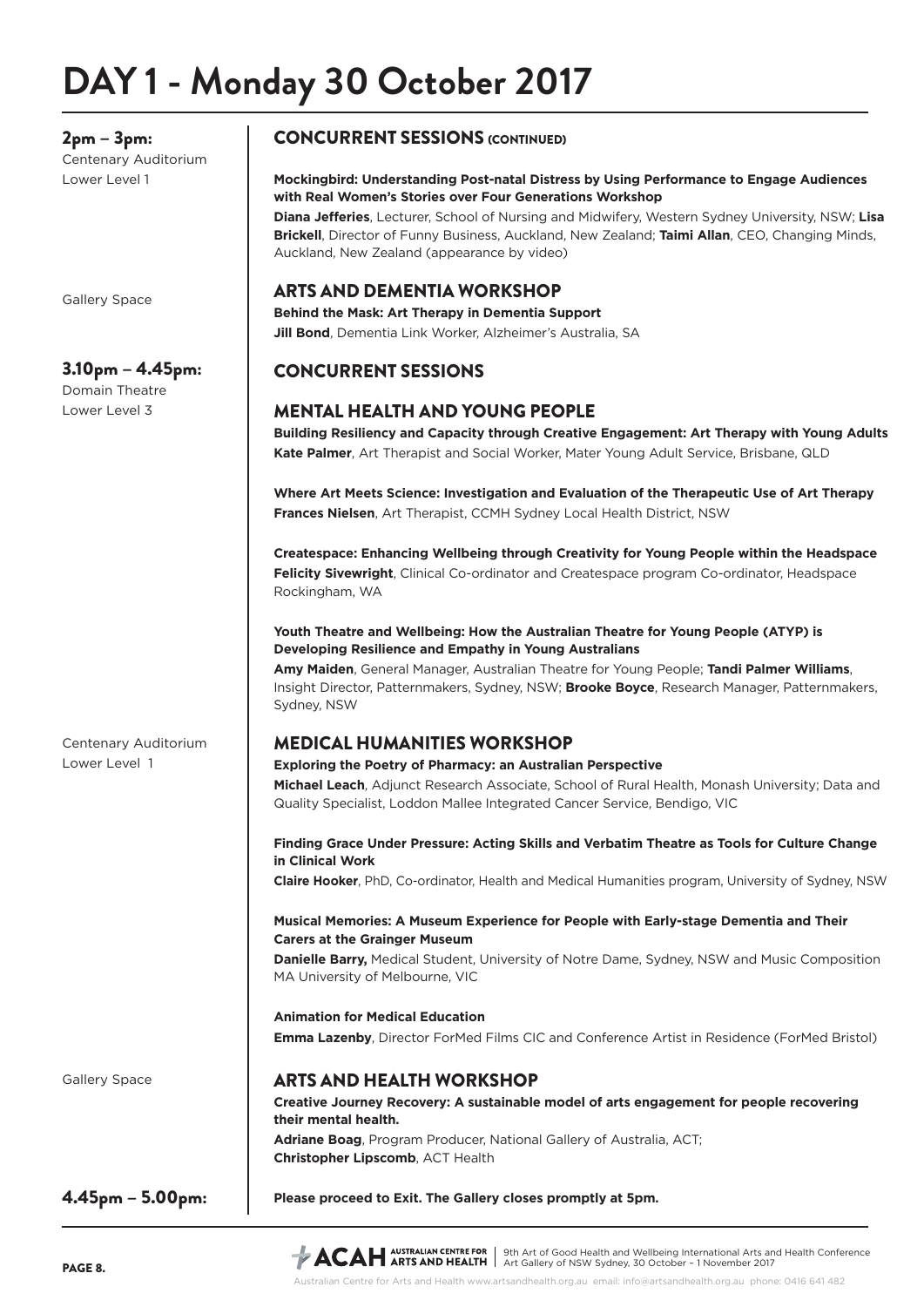## **DAY 2 - Tuesday 31 October 2017**

#### 8am – 4pm:

Yiribana Lower Level 3, Domain Theatre, AGNSW

#### 9am - 11.15am:

Domain Theatre Lower Level 3

The Domain Theatre will open at 8.30am. Please be seated by 8.50am as we will commence the session promptly at 9am.

11.15am – 11.30am:

11.30am – 1pm: Domain Theatre Lower Level 3

## CONFERENCE REGISTRATIONS DESK

Delegates collect name tags and conference satchels. Please note: AGNSW officially opens to the public at 10am. Security will guide delegates to the Yiribana Foyer, Lower Level 3 from 8am.

## WELCOME AND ACKNOWLEDGEMENT TO COUNTRY

**Margret Meagher**, Executive Director, Australian Centre for Arts and Health

## PLENARY SESSION 2

### CREATIVE AGEING

**Artistry in Old Age François Matarasso**, Artist, Producer, Researcher, Writer, Trainer, Nottingham UK

**Creating Reminiscence Theatre with Older People: Structure and Starting Out David Savill**, Artistic Director Age Exchange, London UK

#### **Musical Pathways: Creative and Resilient Ageing in and through Music**

**Andrea Creech**, Professor of Didactique Instrumentale, Faculty of Music and Canada Research Chair, Music in Community, Université Laval, Québec City, Canada

#### **A National Educational Program in Music-based Environmental Treatment, with Integrated Use of Music, Song and Movement**

**Vegar Rangul**, Specialist in Public Health, General Practice, Behavioural Epidemiology, Associate Professor, Nord University and Chairman of The Norwegian Centre of Arts and Health, Norway

#### **Positive Ageing through Participatory Art: the 'Arts on Prescription' Model Roslyn Poulos**, Public Health Physician and Associate Professor, University of NSW, Sydney

#### **Barriers, Budgets and Baked Goods: Adventures in Creative Ageing with England's Oldest Art Gallery**

**Michelle Weiner**, Artist and Creative Ageing Consultant, Community Engagement Manager, Dulwich Picture Gallery, London UK

## MORNING BREAK

## CONCURRENT SESSIONS

### CREATIVE AGEING

**Play, Stillness and Presence: the Aesthetics of Caring Encounters Prof Michael Balfour**, Inaugural Chair in Applied Theatre in School of Humanities, Languages and Social Sciences at Griffith University, QLD

#### **Music-based Caregiving (MBC): Development of an Arts and Health-based Program for Enhancing Quality in Dementia Care**

**Dr Audun Myskja**, Specialist in Family Medicine, Author, Musician, Researcher; Lecturer, Supervisor of The National Competence Centre for Arts and Health and Care Sciences, Norway; Advisor to The Norwegian National Resource Centre for Arts and Health

#### **Teaching Dance to Ageing Populations**

**Katrina Rank**, Ausdance Victoria's Director of Education, Training and Lifelong Learning, Melbourne, VIC

#### **Playing a Musical Instrument for Healthy Ageing**

**Jennifer MacRitchie**, Research Theme Fellow, Health and Wellbeing, Western Sydney University, Penrith NSW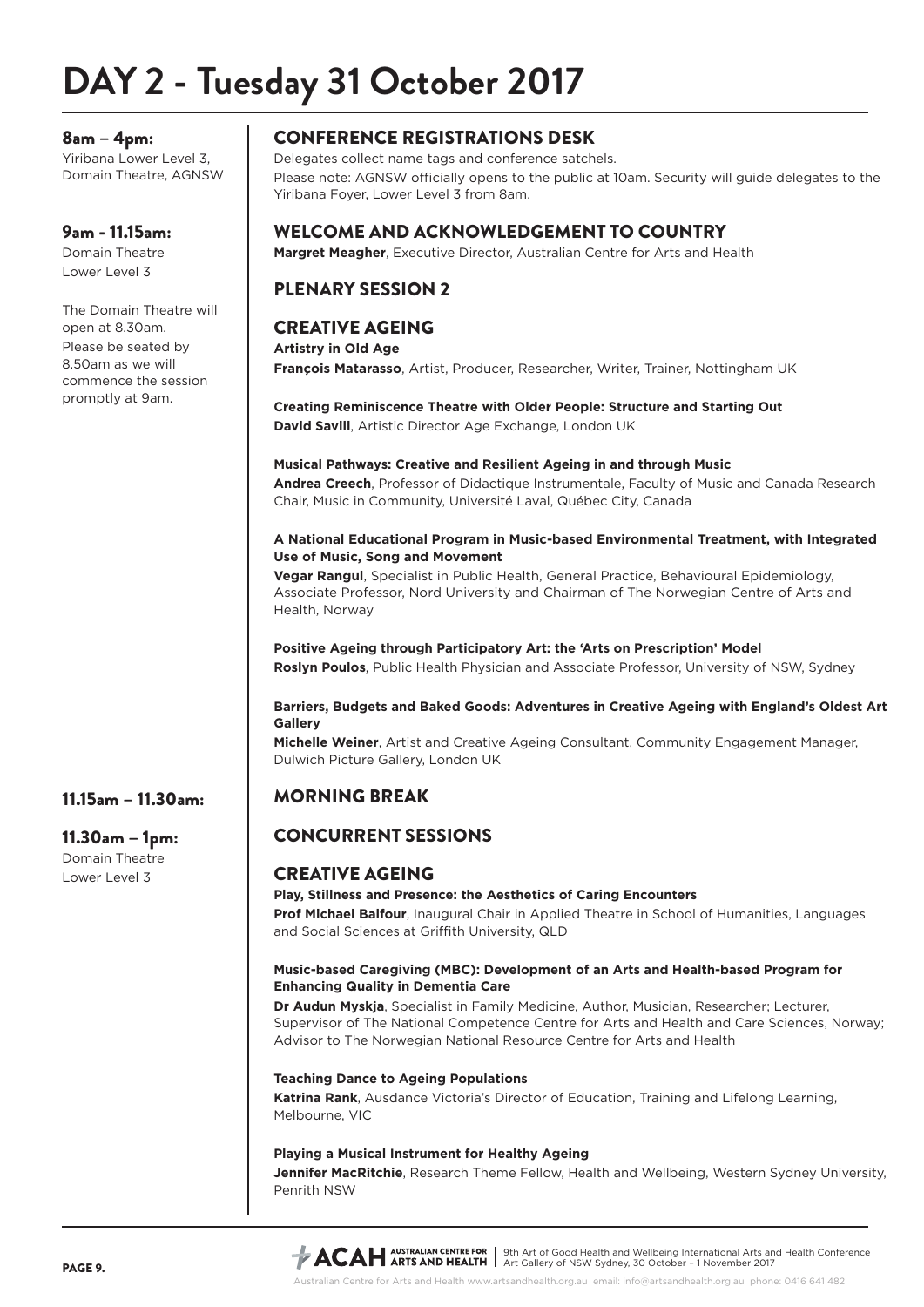11.30am – 1pm: Centenary Auditorium Lower Level 1

#### CONCURRENT SESSIONS (CONTINUED)

## VISUAL ARTS AND HEALTH

#### **Art(ful) Futures**

**Debbie Abraham**, Gallery Director, Lake Macquarie City Art Gallery, Lake Macquarie NSW; **Alan Johnson**, Occupational Therapist, Morriset Psychiatric Hospital, member of Arts in Recovery (AIR), Newcastle, NSW

**Is It Possible to Create an Enterprise That Uses Images of Nature to Soothe People? Lisa Behan**, Founder of Mindsettle P/L, QLD

**Art as Part of a Three-pronged Approach to Smoking Cessation for Women Pregnant with an Aboriginal or Torres Strait Islander Baby**

**Jillian Guy**, Southern Queensland Centre of Excellence in Aboriginal and Torres Strait Islander Primary Health Care

**The Sensory Art Experience: a Qualitative Study Evaluating the Effects of a New Space on Mental Health and Wellbeing in the General Population Bliss Cavanagh**, PhD candidate, University of Newcastle, 2016 Young Social Pioneer

**How to Measure Your Impact on the Health and Wellbeing of your Audience Michael Chappell**, CEO Culture Counts; Chairman, PVI Collective Contemporary Arts, WA

#### MINDFULNESS WORKSHOP

**Mindful Art Therapy: Developing a Practice**

**Barbara Davis**, author of Mindful Art Therapy: a Foundation for Practice, Founder Art and Soul Connections

## **LUNCH**

## CONCURRENT SESSIONS

CREATIVE AGEING: AN AFTERNOON OF EXPLORATION

**Chair: Chris Mead,** Director, Arts Health Agency, Tasmania

**Applying Dutch Creative Thinking to the Australian Situation Alexandra Conroy**, CEO, Reliant Healthcare Sydney; **Susan Tredenick**, Healthcare Consultant, Reliant Care, Sydney

**Lost and Found: Revaluing Hong Kong's Elderly Liz Avern-Briers**, founder Lizzie Bee Foundation, Hong Kong

#### **Come Dine with Me**

**Yoke Lim**, Quong Tart Leisure & Lifestyle Team Leader; **Agnes Mak**, Service Manager at Quong Tart - A Chinese-specific ageing in place facility

#### **Holding the Story: Digital Storytelling for Wellbeing**

**Michelle Royce**, Author, Adjunct Professional Fellow School of Health and Human Sciences, Southern Cross University, Communications Co-ordinator, Sawtell Catholic Care of the Aged, NSW

#### **InterGENERATE: Creative Ageing**

**Vandana Ram**, Bankstown Arts Centre Director, Sydney.

#### **Developing Intergenerational Arts Programming: Educating Young Artists to Work with Persons with Dementia**

**Anne Mondro**, Artist and Associate Professor, University of Michigan School of Art & Design Minneapolis, USA

**Pass It On: Giving Older People Purpose through Skill-sharing Creativity Caitlin Marshall**, Social Worker and Director of Wild Rumpus, Wollongong, NSW; **Lizzie Rose,** Sustainability Practitioner and Community Education Worker, Co-founder, Wild Rumpus

Gallery Space

1pm – 1.50pm: Function Space Ground Floor

2pm – 4.30pm: Domain Theatre Lower Level 3

9th Art of Good Health and Wellbeing International Arts and Health Conference Art Gallery of NSW Sydney, 30 October – 1 November 2017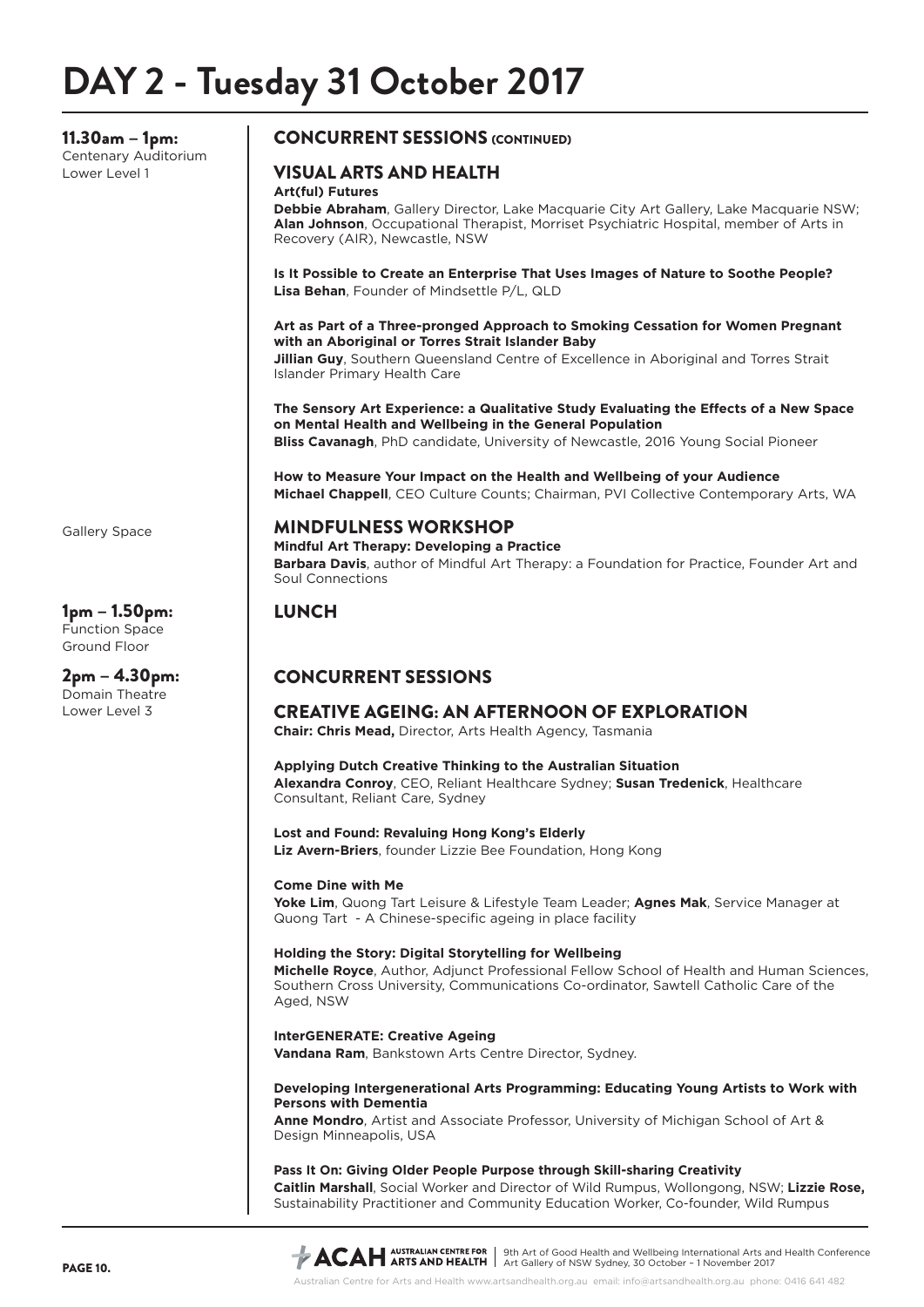## **DAY 2 - Tuesday 31 October 2017**

2pm – 4.30pm: Domain Theatre Lower Level 3

## 2pm – 3pm:

Centenary Auditorium Lower Level 1

Gallery Space

## 3.10pm – 4.30pm:

Centenary Auditorium Lower Level 1

Gallery Space

Gallery Space

4.45pm – 5.00pm:

#### **My Journey, My Story: a Three-month Pilot Arts Project at John L Grove Rehabilitation Unit, Launceston General Hospital**

**Hui-Yu Yao**, MSW, BSW, PostDipTransInter, BA, Social Worker with Launceston General Hospital, Tasmania Health Service

#### **Something to Look Forward to - Panel Discussion**

**Rosie Dennis**, Artistic Director of Urban Theatre Projects (UTP); **June Hickey**, Reporter, UTP; **Annette Tesoriero,** Mezzo Soprano and Performance Artist, Contemporary Performance Practice and The Mental Health First Aid Program, Shoalhaven Health and Arts, NSW

## CONCURRENT SESSIONS

### ARTS AND HEALTH PROMOTION

**Three Years of Life-giving Stories**, **Michael Camit**, Acting Director and Manager of Social Marketing and Communication, NSW Multicultural Health Communication Service, PhD candidate University of Technology, Sydney, NSW; **Kevin Bathman**, Senior Consultant with NSW Multicultural Health Communication Service, co-founder Carnival of the Bold for social change, Sydney, NSW; **Semaema Grace**, Vocalist and Motivational Speaker, based in Wollongong, NSW (on the waitlist for a kidney); **Leah Upcroft**, Manager Corporate, Stakeholder & Community Partnerships, NSW Organ and Tissue Donation Service, Sydney NSW

### POETRY FOR PERSONAL RESILIENCE WORKSHOP

**Words to Raise Me Up: Lessons in Personal Resilience, Empowerment and Purposeful Recovery through Poetry** 

**Nicki Cassimatis**, Post-graduate Student, Mental Health Practice (Poetic Care for the Soul) University of Queensland, Brisbane, QLD

## CONCURRENT SESSIONS

## ARTS AND MENTAL HEALTH

**Linking Positive Psychology to Art: an Artist in Residency Case Study Celeste Wrona**, Senior Visual Arts Teacher / Contemporary Artist with NSW Department of Education; **Kristopher Wrona**, Senior Psychologist with the NSW Department of Education

**Towards a Caring Practice: A Model to Promote Effective Arts-Health Practice Michael Tan Koon Boon**, Artist, Educator, Researcher; Assistant Professor at the School of Art, Design and Media, Nanyang Technological University, Singapore

#### **Building Strength in Coming Together: Exploring Indigenous Tobacco Smoking with Health Staff Through Art**

**Gillian Gould**, Associate Professor, NHMRC and CINSW Research Fellow, University of Newcastle, NSW

**Nurturing a Resilient Arts Practice in Creative Service to Self and Others Mark Seton,** Director of Sense Connection, Honorary Research Associate (Theatre and Performance Studies), Sydney University, NSW

## DANCE FOR SENIORS WORKSHOP

**Aesthetics and Agency: the Art of Good Dance Programs for Seniors Katrina Rank**, Director, Education, Training and Lifelong Learning, Ausdance Victoria VIC.

### HEALTH RESEARCH AND THEATRE WORKSHOP

**Bringing Health Research to Life Workshop: Active and Creative Approaches George Belliveau**, Professor of Theatre/Drama Education at the University of British Columbia, Canada

**Please proceed to Exit. The Gallery closes promptly at 5pm.**

9th Art of Good Health and Wellbeing International Arts and Health Conference Art Gallery of NSW Sydney, 30 October – 1 November 2017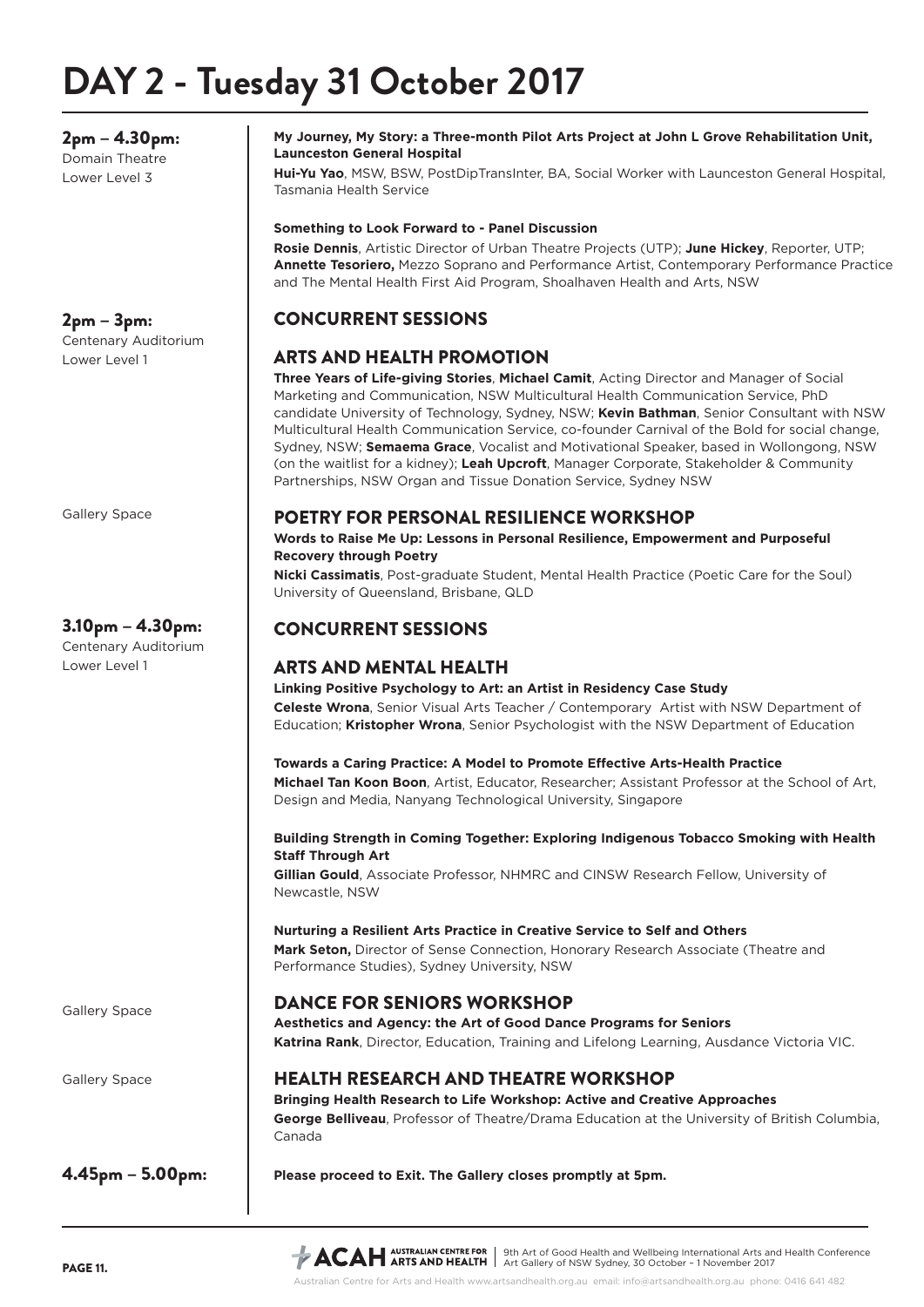## **DAY 3 - Wednesday 1 November 2017**

#### 8am – 4pm:

Yiribana Foyer, Lower Level 3, Domain Theatre, AGNSW

#### 9am – 11.15am:

Domain Theatre Lower Level 3

The Domain Theatre will open at 8.30am. Please be seated by 8.50am as we will commence the session promptly at 9am.

## 11.15am – 11.30am:

11.30am – 1pm:

#### 11.30am to 12.30pm:

Domain Theatre Lower Level 3

### 11.30am to 1.00pm:

Centenary Auditorium Lower Level 1

## CONFERENCE REGISTRATIONS DESK

Delegates collect name tags and conference satchels. Please note: AGNSW officially opens to the public at 10am. Security will guide delegates to the Yiribana Foyer, Lower Level 3 from 8am.

### WELCOME AND ACKNOWLEDGEMENT TO COUNTRY

**Margret Meagher**, Executive Director, Australian Centre for Arts and Health

### PLENARY SESSION 3

### MENTAL HEALTH FOR ALL AGES

#### **Fostering Dementia Friendly Communities**

**Leslie Williams**, Member NSW Legislative Assembly; Parliamentary Secretary, Regional and Rural Health; Co-founder, NSW Government Dementia Friendly Communities pilot program, Port Macquarie NSW

#### **Whatchya Gunna Do? Immunisation Music Video**

**Leanne Sanders**, Indigenous Mental Health, Aboriginal Immunisation Health Worker, Murrumbidgee and Southern NSW Local Health Districts

#### **Creative Health**

**Mikala Dwyer,** Australian artist

**MIKE WHITE MEMORIAL LECTURE: A Restless Art: Community Art and Empowerment,**  sponsored by the National Gallery of Australia, Canberra **François Matarasso**, Artist, Producer, Writer and Trainer, Nottingham UK

#### **Creative to the Core**

**Jim Rimmer**, Senior Projects Officer, Mental Wellbeing and the Arts, Victorian Health Promotion Foundation (VicHealth), VIC

#### **Songbirds: Ballads Behind Bars**

**Murray Cook**, Musician, Teacher, Co-ordinator, Songbirds Program, NSW Community Restorative Centre, Sydney; **Mindy Sotiri**, Program Director, Advocacy Research Policy, NSW Community Restorative Centre, Sydney NSW

### MORNING BREAK

## CONCURRENT SESSIONS

### MUSIC AND HEALTH

**Life is a Song: Using Songwriting for Good Mental Health and Community Connection Phil Heuzenroeder**, Founding Artistic and Executive Director of Wild at Heart Community Arts, Melbourne, VIC; accompanied by **Gizem Acaraglu** to share her lived experience. Presentation and Workshop.

## CREATIVE AGEING

#### **How to Conduct an Arts on Prescription Program for Older People with Unmet Health and Wellness Needs**

**Professor Christopher Poulos**, Head of Research and Aged Care Clinical Services for HammondCare, conjoint Professor, Faculty of Medicine, University of NSW, Sydney; Rehabilitation Physician; **Roslyn Poulos**, Public Health Physician and Associate Professor, University of NSW, Sydney; **Michelle Heldon**, Artist (visual) and Project Manager, Arts on Prescription; **Annette Innis**, Artist (visual) and Project Officer, Arts on Prescription; **Pete McDonald**, Artist (musician), Arts on Prescription

## REMINISCENCE THEATRE TECHNIQUES WORKSHOP

**David Savill,** Artistic Director, Age Exchange, London, UK